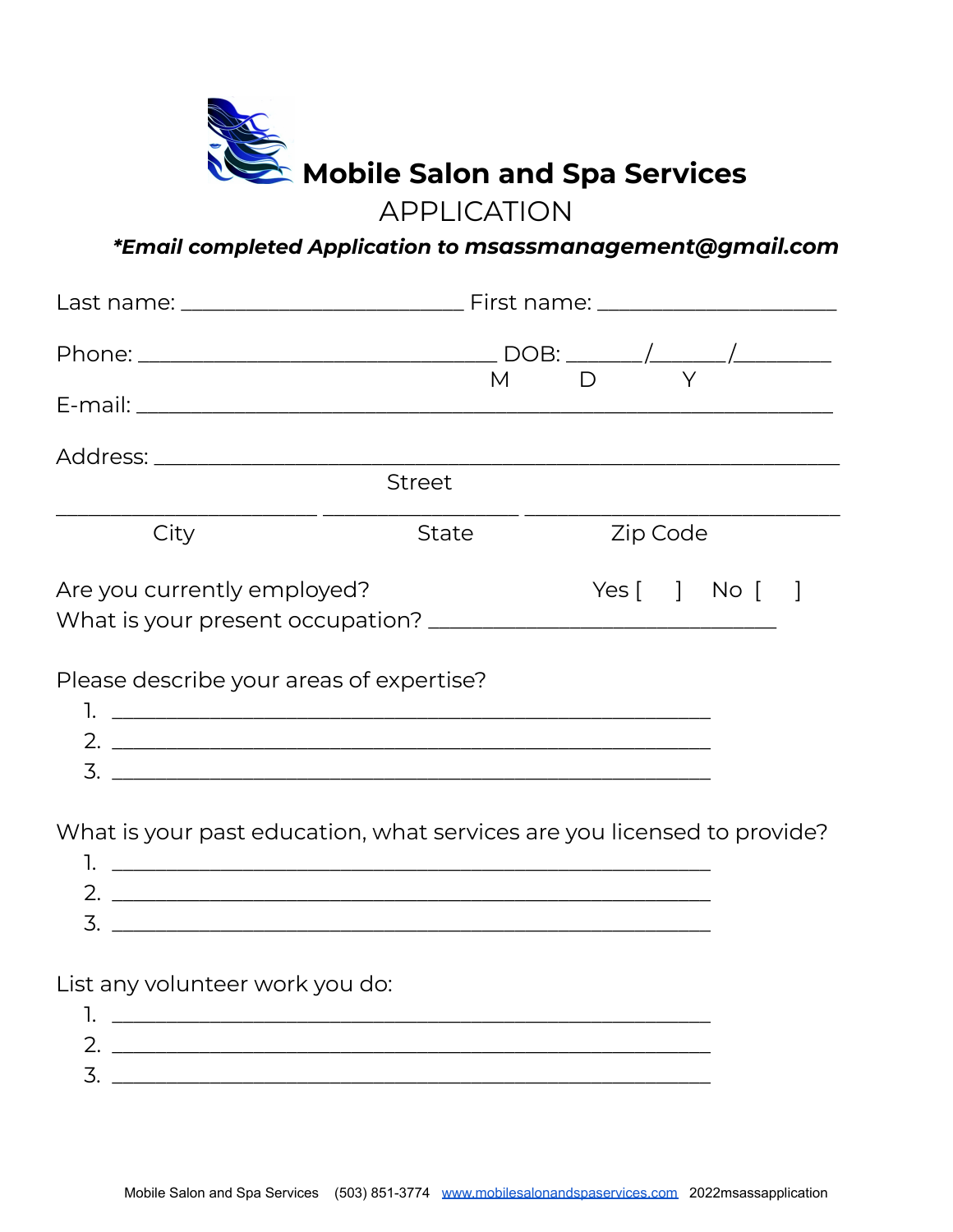In this position, ongoing cleaning is required. Do you agree to uphold this standard? Ves [ ] No [ ]

In this position requires (mark all of the items that you are able to agree to):

- 
- ❐ Driving ❐ Pivoting ❐ Lifting 20 lbs
- **□** Sitting □ Navigating tight spaces

❐ Squatting

❐ Standing (up to 6 hours depending on the service)

We have a professional dress code of black bottoms, and a Mobile Salon and Spa Services lightweight smock, with closed toed shoes. Are you prepared to adhere to our dress code at all times?  $Yes [ ] No [ ]$ 

We require that all conduct during working hours is professional when interacting with fellow staff and customers. Do you agree to this expectation? The Material Section of the Ves [ ] No [ ]

| What are your 1-2 year goals: |
|-------------------------------|
|-------------------------------|

\_\_\_\_\_\_\_\_\_\_\_\_\_\_\_\_\_\_\_\_\_\_\_\_\_\_\_\_ \_\_\_\_\_\_\_\_\_\_\_\_\_\_\_\_\_\_\_\_\_\_\_\_\_\_\_\_\_

\_\_\_\_\_\_\_\_\_\_\_\_\_\_\_\_\_\_\_\_\_\_\_\_\_\_\_\_ \_\_\_\_\_\_\_\_\_\_\_\_\_\_\_\_\_\_\_\_\_\_\_\_\_\_\_\_\_

\_\_\_\_\_\_\_\_\_\_\_\_\_\_\_\_\_\_\_\_\_\_\_\_\_\_\_\_ \_\_\_\_\_\_\_\_\_\_\_\_\_\_\_\_\_\_\_\_\_\_\_\_\_\_\_\_\_

## **Please list two previous places of employment:**

Business Name **Business Name** 

Employer/Manager Name Employer/Manager Name

Phone Number Phone Number